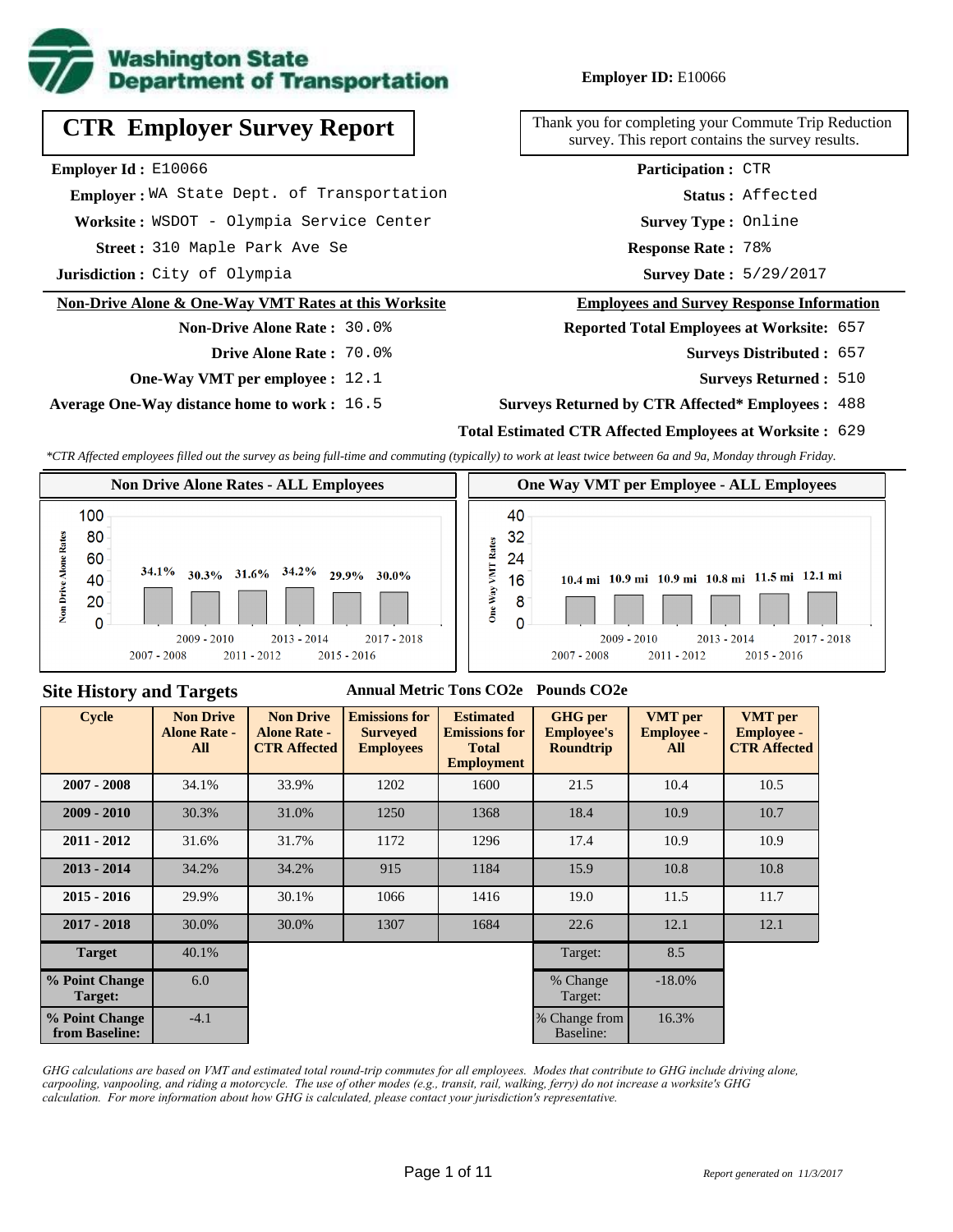# **Washington State<br>Department of Transportation**

#### **Commute Trips By Mode - All Employees**

**Q.4: Last week, what type of transportation did you use each day to commute TO your usual work location? (Mode used for the longest distance.)**



| <b>Telework</b>                          | 116 | 4.8%    | 2.2%    | 75 | 14.7%   | 6.4%    |
|------------------------------------------|-----|---------|---------|----|---------|---------|
| <b>CWW</b>                               | 73  | 3.0%    | 3.1%    | 69 | 13.5%   | 14.7%   |
| <b>Boarded Ferry with</b><br>Car/Van/Bus |     | 0.2%    | $0.0\%$ |    | 0.6%    | $0.0\%$ |
| <b>Used Ferry As Walk</b><br>On          |     | $0.0\%$ | $0.1\%$ |    | $0.2\%$ | 0.4%    |
| Other                                    |     | 0.2%    | $0.7\%$ |    | 0.4%    | 1.9%    |

*\* Motorcycle-1 is now included in Drive Alone and Motorcycle-2 is included in Carpool. Information about these trips is still available by request.*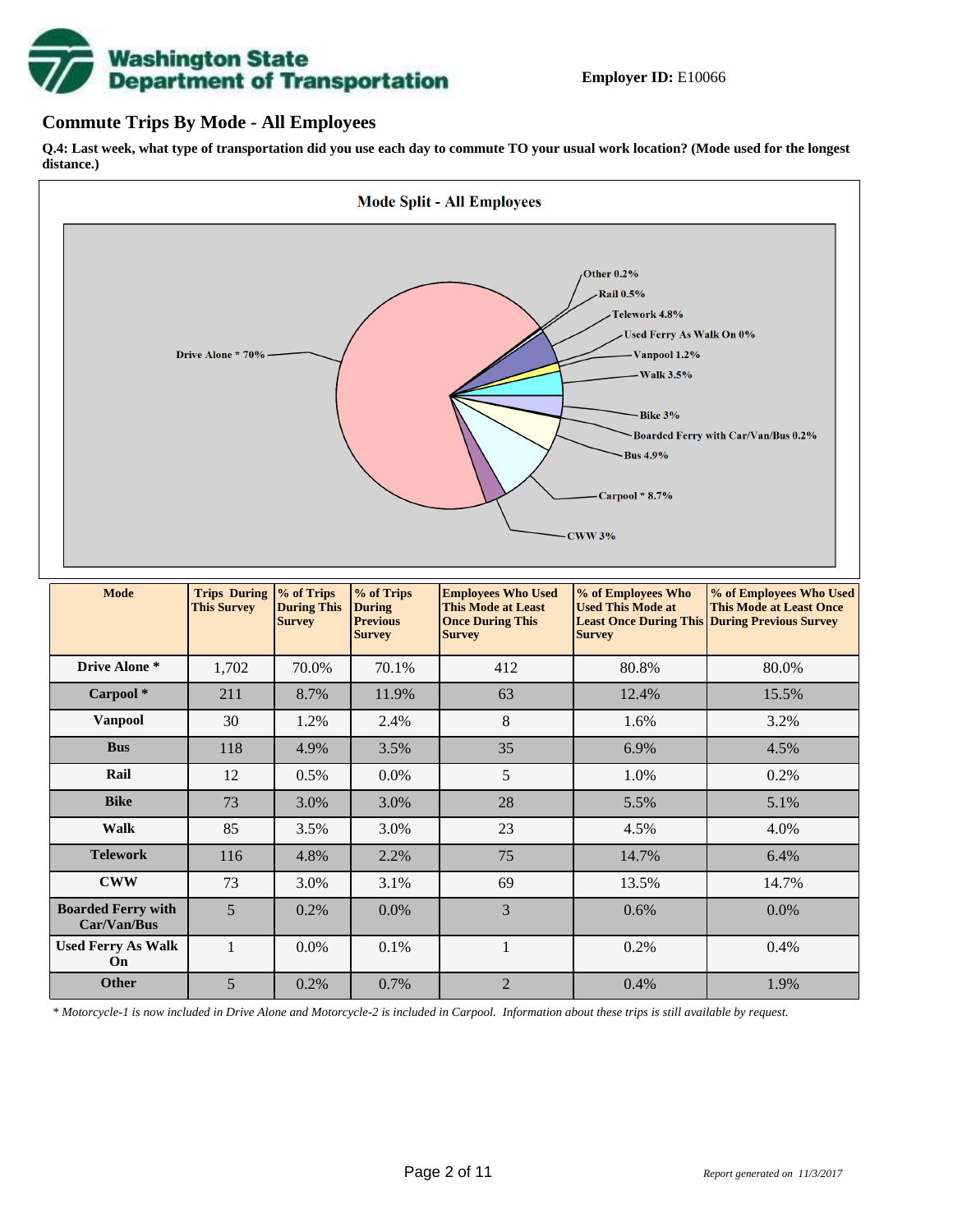

#### **Commute Trips By Mode - Affected Employees**

**Q.4: Last week, what type of transportation did you use each day to commute TO your usual work location? (Mode used for the longest distance.)**



*\* Motorcycle-1 is now included in Drive Alone and Motorcycle-2 is included in Carpool. Information about these trips is still available by request.*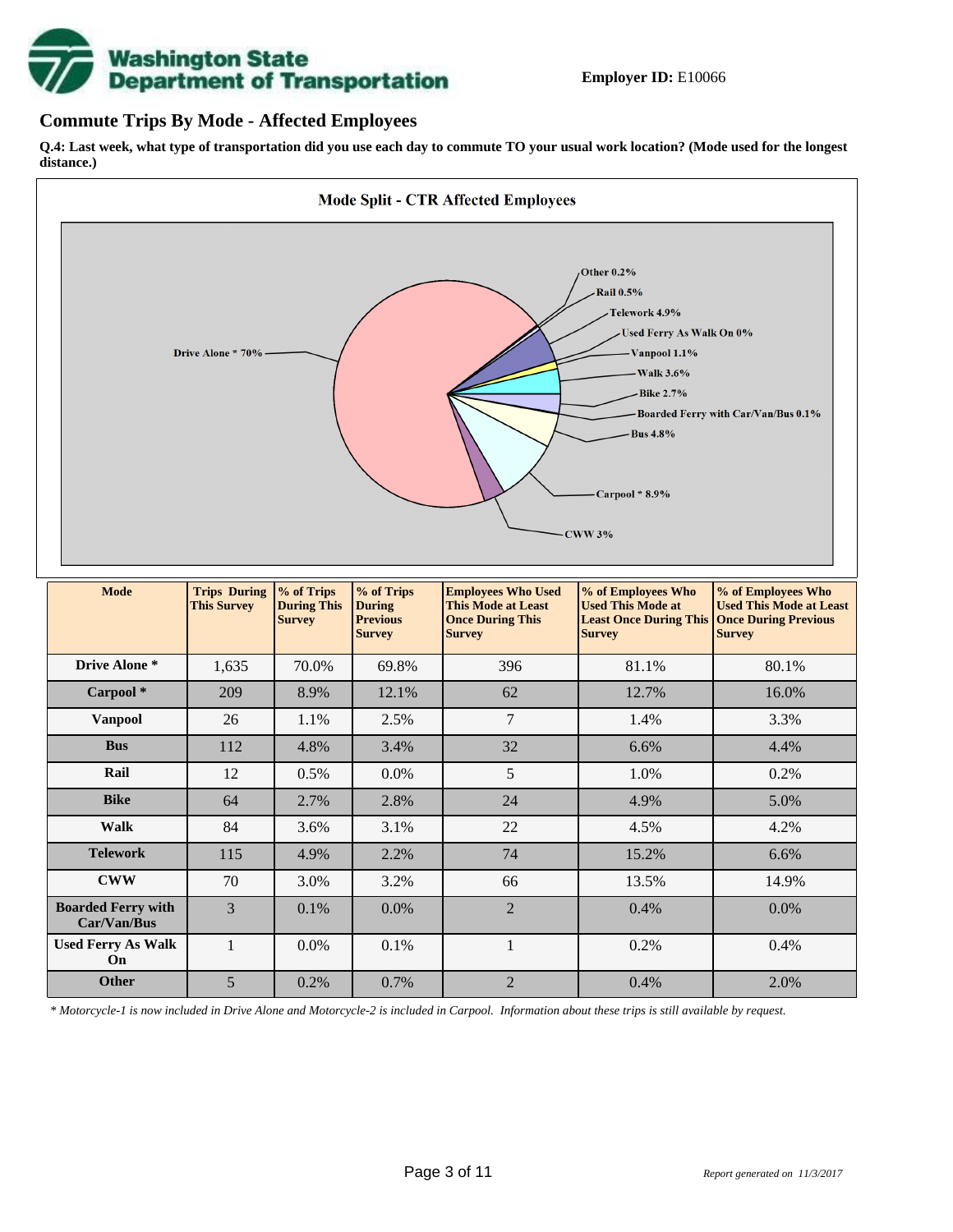

# **Alternative Modes - Number of Employees Who Used a Non-Drive Alone Mode:**

| <b>Non-Drive Alone</b><br><b>Number Of Days</b> | <b>Exactly this # of</b><br><b>Employees</b> | <b>Exactly this % of</b><br><b>Employees</b> | At least # of<br><b>Employees</b> | At least % of<br>employees |
|-------------------------------------------------|----------------------------------------------|----------------------------------------------|-----------------------------------|----------------------------|
| 0 Day                                           | 274                                          | 54%                                          | 510                               | 100%                       |
| 1 Days                                          | 78                                           | 15%                                          | 236                               | 46%                        |
| 2 Days                                          | 23                                           | 5%                                           | 158                               | 31%                        |
| 3 Days                                          | 18                                           | 4%                                           | 135                               | 26%                        |
| 4 Days                                          | 40                                           | 8%                                           | 117                               | 23%                        |
| 5 Days                                          | 72                                           | 14%                                          | 77                                | 15%                        |
| <b>6 or More Days</b>                           | 5                                            | 1%                                           | 5                                 | 1%                         |

#### **Count by Occupancy of Carpools and Vanpools**

**Q.4 If you used a carpool or vanpool as part of your commute, how many people (age 16 or older) are usually in the vehicle?**

| <b>Ridesharing Occupancy</b> | <b>Mode</b> | <b>Response Count</b> |
|------------------------------|-------------|-----------------------|
| $2*$                         | Carpool     | 188                   |
| 3                            | Carpool     | 20                    |
| 4                            | Carpool     | 3                     |
| 5                            | Carpool     | $\boldsymbol{0}$      |
| >5                           | Carpool     | $\boldsymbol{0}$      |
| $<$ 5                        | Vanpool     | 13                    |
| 5                            | Vanpool     | 13                    |
| 6                            | Vanpool     | $\overline{4}$        |
| 7                            | Vanpool     | $\boldsymbol{0}$      |
| 8                            | Vanpool     | $\boldsymbol{0}$      |
| 9                            | Vanpool     | $\overline{0}$        |
| 10                           | Vanpool     | $\overline{0}$        |
| 11                           | Vanpool     | $\boldsymbol{0}$      |
| 12                           | Vanpool     | $\boldsymbol{0}$      |
| 13                           | Vanpool     | $\boldsymbol{0}$      |
| 14                           | Vanpool     | $\overline{0}$        |
| >14                          | Vanpool     | $\boldsymbol{0}$      |

\* Motorcycle-2 counted with Carpool-2 for this table.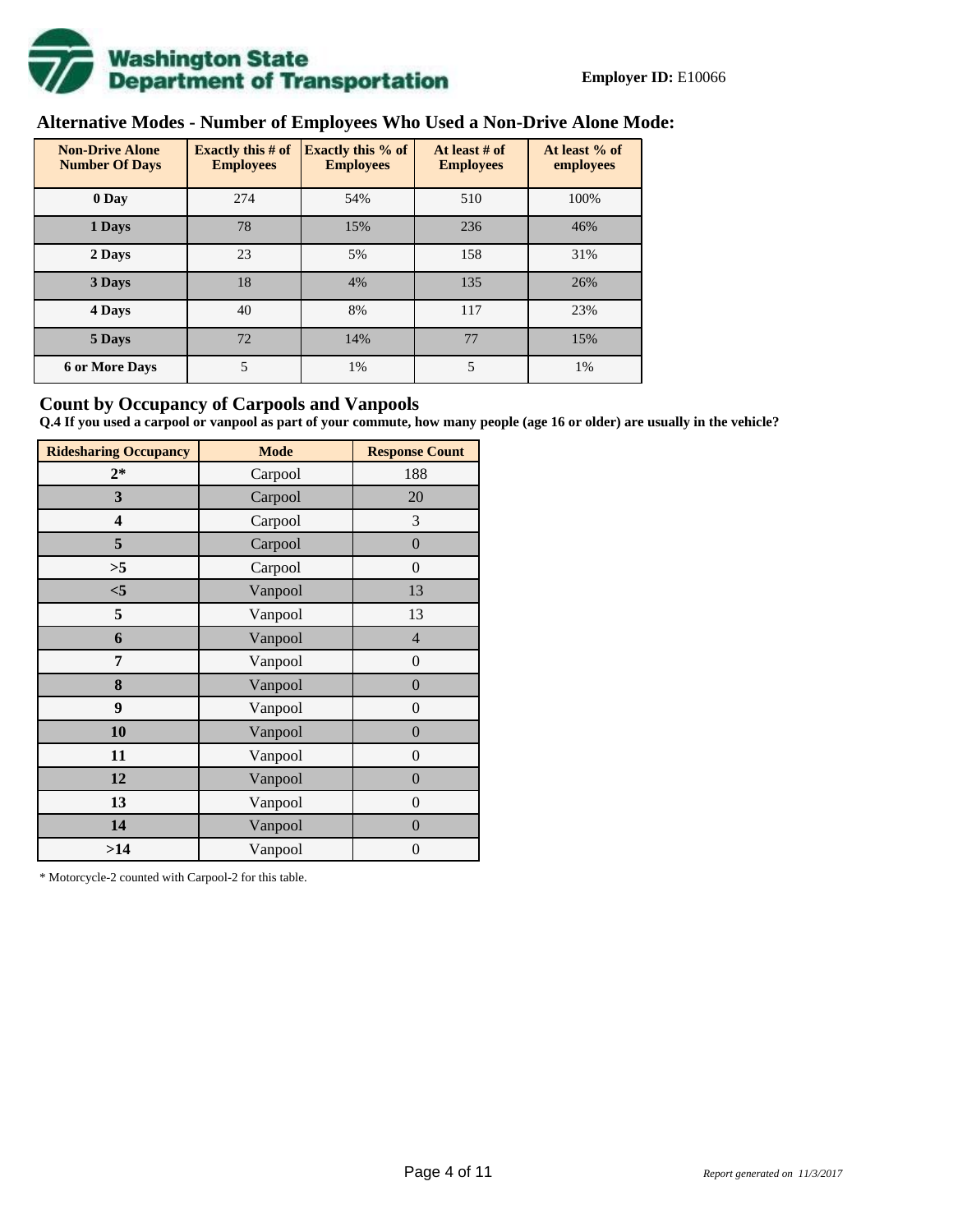

# **Reported Work Schedule - All Employees**

**Q.8 Which of the following best describes your work schedule?**

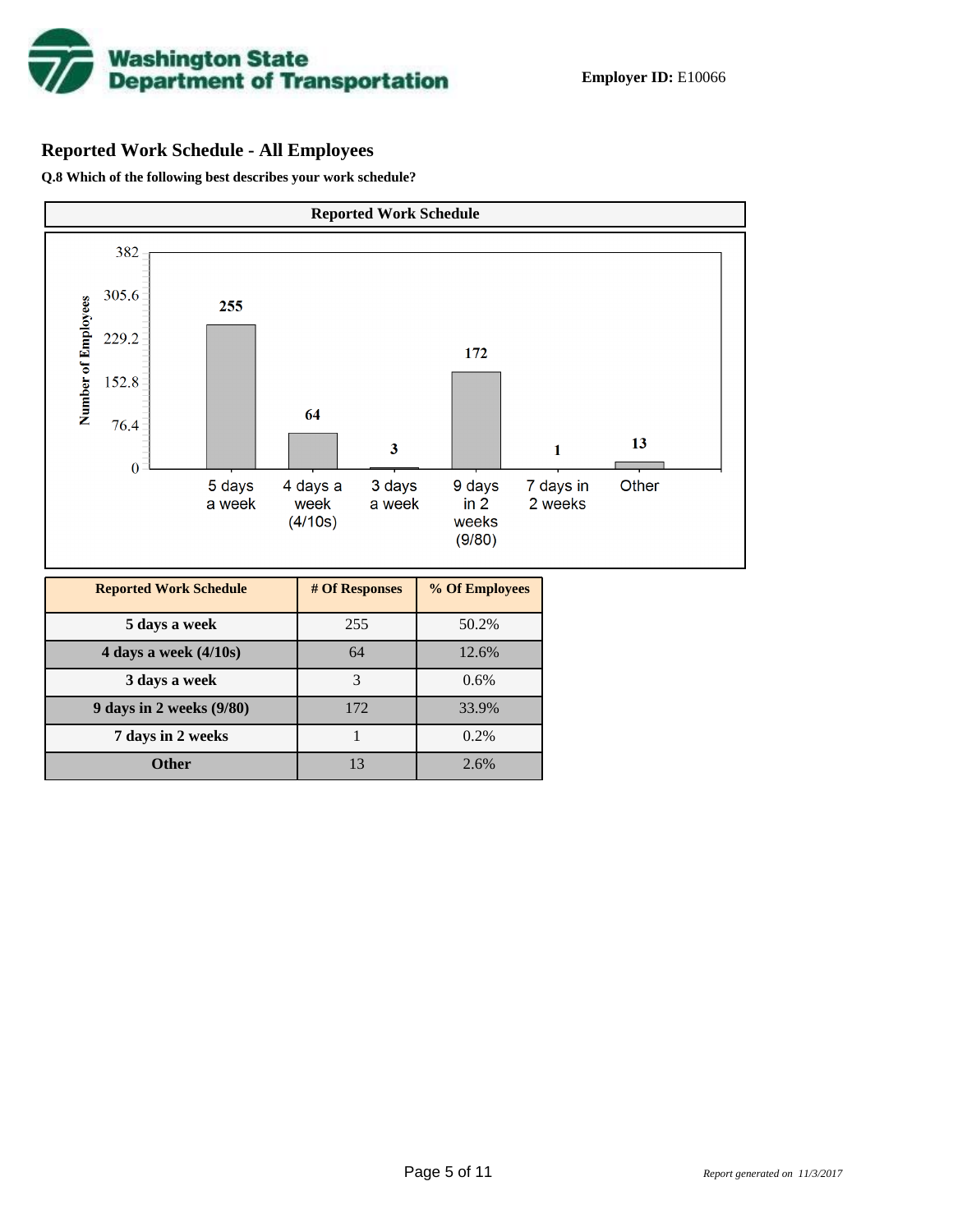

### **Parking and Telework**

**Q.9: On the most recent day that you drove alone to work, did you pay to park? (Mark "yes" if you paid that day, if you prepaid, if you are billed later, or if the cost of parking is deducted from your paycheck.)**



**Q.10: How many days do you typically telework?**

| <b>Telework Frequency</b>           | # of Responses | % of Responses |
|-------------------------------------|----------------|----------------|
| No Answer/Blank                     | 3              | 0.6%           |
| I don't telework                    | 315            | 61.8%          |
| Occasionally, on an as-needed basis | 93             | 18.2%          |
| 1-2 days/month                      | 31             | $6.1\%$        |
| 1 day/week                          | 49             | 9.6%           |
| 2 days/week                         | 14             | 2.7%           |
| 3 days/week                         | 5              | 1.0%           |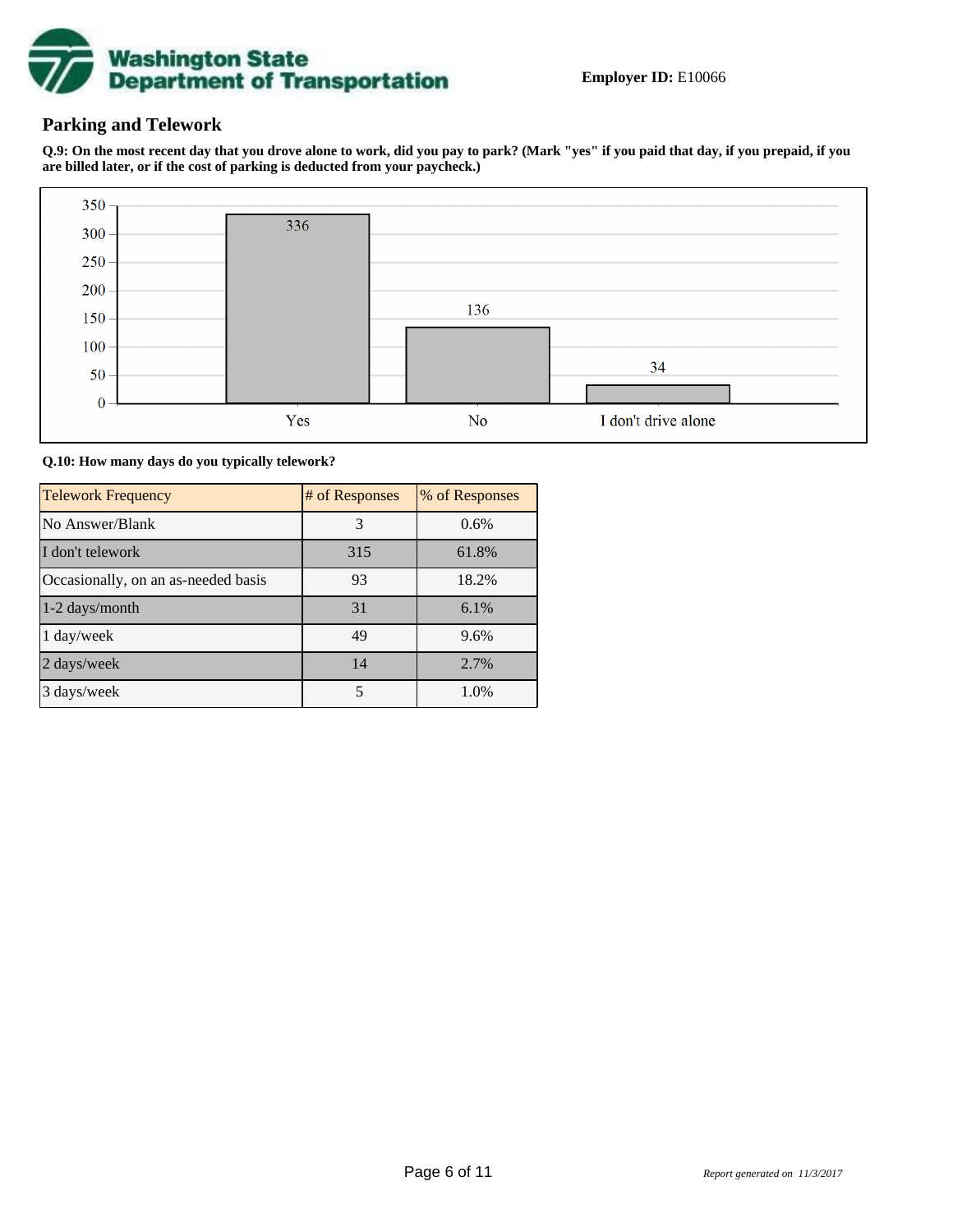

## **Reasons for driving alone to work/not driving alone to work**

**Q11. When you do not drive alone to work, what are the three most important reasons?**

| <b>Question Text</b>                                           | # of Responses | % of Responses |
|----------------------------------------------------------------|----------------|----------------|
| To save money                                                  | 147            | 14.7%          |
| Financial incentives for carpooling, bicycling or walking.     | 137            | 13.7%          |
| I have the option of teleworking                               | 128            | 12.8%          |
| Personal health or well-being                                  | 125            | 12.5%          |
| Environmental and community benefits                           | 101            | 10.1%          |
| Free or subsidized bus, train, vanpool pass or fare benefit    | 92             | 9.2%           |
| Other                                                          | 88             | 8.8%           |
| Cost of parking or lack of parking                             | 65             | 6.5%           |
| Driving myself is not an option                                | 40             | 4.0%           |
| Emergency ride home is provided                                | 35             | 3.5%           |
| To save time using the HOV lane                                | 18             | 1.8%           |
| I receive a financial incentive for giving up my parking space | 16             | 1.6%           |
| Preferred/reserved carpool/vanpool parking is provided         | 6              | 0.6%           |

#### **Q12. When you drive alone to work, what are the three most important reasons?**

| <b>Question Text</b>                                      | # of Responses | % of Responses |
|-----------------------------------------------------------|----------------|----------------|
| I like the convenience of having my car                   | 302            | 25.4%          |
| Riding the bus or train is inconvenient or takes too long | 287            | 24.1%          |
| Family care or similar obligations                        | 217            | 18.3%          |
| Other                                                     | 153            | 12.9%          |
| My commute distance is too short                          | 98             | 8.2%           |
| Bicycling or walking isn't safe                           | 86             | 7.2%           |
| I need more information on alternative modes              | 21             | 1.8%           |
| My job requires me to use my car for work                 | 21             | 1.8%           |
| There isn't any secure or covered bicycle parking         | 4              | 0.3%           |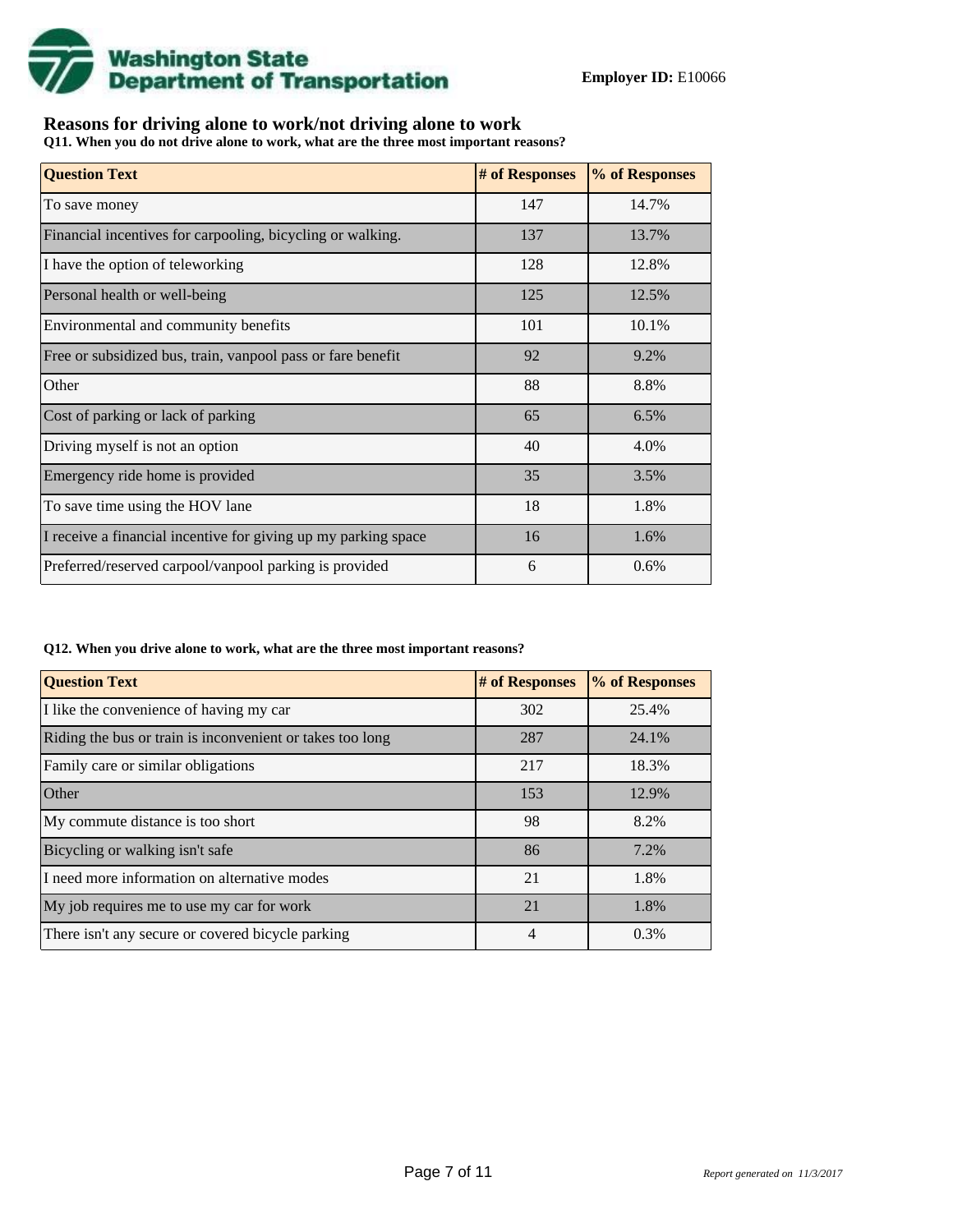

# **Commute Mode By ZipCode for All Employees**

**Q6. What is your home zip code?**

|               |                        |                            |                    | <b>Weekly Count of Trips By Mode</b> |                  |                  |                  |                  |                  |                  |                  |                  |                     |                  |                  |
|---------------|------------------------|----------------------------|--------------------|--------------------------------------|------------------|------------------|------------------|------------------|------------------|------------------|------------------|------------------|---------------------|------------------|------------------|
| Home Zip code | <b>Total Employees</b> | <b>Employee Percentage</b> | <b>Drive Alone</b> | Carpool                              | <b>Vanpool</b>   | Motorcycle       | Bus              | Train            | <b>Bike</b>      | <b>Walk</b>      | Telework         | <b>CWW</b>       | Ferry (Car/Van/Bus) | Ferry (walk-on)  | <b>Other</b>     |
| 98501         | 95                     | 18.63%                     | 262                | 32                                   | $\boldsymbol{0}$ | $\boldsymbol{0}$ | 17               | 3                | 52               | 55               | 17               | 10               | $\overline{2}$      | $\boldsymbol{0}$ | $\,1\,$          |
| 98502         | 54                     | 10.59%                     | 194                | 29                                   | $\boldsymbol{0}$ | $\overline{0}$   | 9                | $\mathbf{0}$     | $\boldsymbol{7}$ | $\tau$           | 10               | $8\,$            | $\boldsymbol{0}$    | $\boldsymbol{0}$ | $\boldsymbol{0}$ |
| 98512         | 49                     | 9.61%                      | 193                | 21                                   | $\boldsymbol{0}$ | $\overline{2}$   | $\mathbf{1}$     | $\boldsymbol{0}$ | $\mathbf 1$      | $\boldsymbol{0}$ | 13               | $\boldsymbol{7}$ | $\boldsymbol{0}$    | $\boldsymbol{0}$ | $\boldsymbol{0}$ |
| 98503         | 33                     | 6.47%                      | 126                | 13                                   | $\boldsymbol{0}$ | $\overline{2}$   | $\boldsymbol{0}$ | $\boldsymbol{0}$ | 5                | $\boldsymbol{0}$ | $\overline{4}$   | 6                | $\boldsymbol{0}$    | $\boldsymbol{0}$ | $\boldsymbol{0}$ |
| 98513         | 33                     | 6.47%                      | 131                | 19                                   | $\boldsymbol{0}$ | $\overline{2}$   | $\mathbf{1}$     | $\boldsymbol{0}$ | $\mathbf 1$      | $\boldsymbol{0}$ | $\overline{4}$   | $\overline{2}$   | $\boldsymbol{0}$    | $\boldsymbol{0}$ | $\boldsymbol{0}$ |
| 98506         | 26                     | 5.10%                      | 96                 | 10                                   | $\boldsymbol{0}$ | $\boldsymbol{0}$ | 6                | $\mathbf{0}$     | 3                | $\mathbf{1}$     | $\overline{2}$   | $\overline{4}$   | $\boldsymbol{0}$    | $\boldsymbol{0}$ | $\boldsymbol{0}$ |
| 98516         | 26                     | 5.10%                      | 101                | $\mathbf{9}$                         | $\boldsymbol{0}$ | $\boldsymbol{0}$ | 6                | $\boldsymbol{0}$ | $\boldsymbol{0}$ | $\boldsymbol{0}$ | 5                | $\overline{2}$   | $\boldsymbol{0}$    | $\boldsymbol{0}$ | $\overline{4}$   |
| 98597         | 18                     | 3.53%                      | 65                 | $\tau$                               | $\boldsymbol{0}$ | $\boldsymbol{0}$ | 5                | $\boldsymbol{0}$ | $\overline{0}$   | $\boldsymbol{0}$ | $\overline{4}$   | 3                | $\boldsymbol{0}$    | $\boldsymbol{0}$ | $\boldsymbol{0}$ |
| 98579         | 15                     | 2.94%                      | 53                 | $\overline{4}$                       | $\boldsymbol{0}$ | $\boldsymbol{0}$ | $\boldsymbol{0}$ | $\boldsymbol{0}$ | $\boldsymbol{0}$ | $\boldsymbol{0}$ | $\mathbf{1}$     | $\overline{2}$   | $\boldsymbol{0}$    | $\boldsymbol{0}$ | $\boldsymbol{0}$ |
| 98584         | 15                     | 2.94%                      | 51                 | 12                                   | $\boldsymbol{0}$ | $\boldsymbol{0}$ | 5                | $\mathbf{0}$     | $\overline{0}$   | $\boldsymbol{0}$ | 3                | $\overline{2}$   | $\boldsymbol{0}$    | $\boldsymbol{0}$ | $\boldsymbol{0}$ |
| 98589         | 9                      | 1.76%                      | 38                 | $\overline{4}$                       | $\boldsymbol{0}$ | $\boldsymbol{0}$ | $\boldsymbol{0}$ | $\boldsymbol{0}$ | $\boldsymbol{0}$ | $\boldsymbol{0}$ | $\boldsymbol{0}$ | $\mathbf{1}$     | $\boldsymbol{0}$    | $\boldsymbol{0}$ | $\boldsymbol{0}$ |
| 98531         | $\overline{7}$         | 1.37%                      | 33                 | $\boldsymbol{0}$                     | $\boldsymbol{0}$ | $\boldsymbol{0}$ | $\boldsymbol{0}$ | $\mathbf{0}$     | $\overline{0}$   | $\boldsymbol{0}$ | $\mathbf{1}$     | $\boldsymbol{0}$ | $\boldsymbol{0}$    | $\boldsymbol{0}$ | $\boldsymbol{0}$ |
| 98532         | $\overline{7}$         | 1.37%                      | 19                 | $8\,$                                | $\overline{4}$   | $\boldsymbol{0}$ | $\boldsymbol{0}$ | $\boldsymbol{0}$ | $\boldsymbol{0}$ | $\boldsymbol{0}$ | $\mathbf{1}$     | $\,1$            | $\boldsymbol{0}$    | $\boldsymbol{0}$ | $\boldsymbol{0}$ |
| 98576         | $\sqrt{6}$             | 1.18%                      | 21                 | $\boldsymbol{0}$                     | $\boldsymbol{0}$ | $\boldsymbol{0}$ | $\overline{4}$   | $\boldsymbol{0}$ | $\overline{0}$   | $\boldsymbol{0}$ | $\overline{2}$   | $\mathbf{1}$     | $\boldsymbol{0}$    | $\boldsymbol{0}$ | $\boldsymbol{0}$ |
| 98026         | $\overline{4}$         | 0.78%                      | 15                 | $\mathbf{1}$                         | $\boldsymbol{0}$ | $\boldsymbol{0}$ | $\boldsymbol{0}$ | $\boldsymbol{0}$ | $\boldsymbol{0}$ | $\boldsymbol{0}$ | $\overline{4}$   | $\boldsymbol{0}$ | $\boldsymbol{0}$    | $\boldsymbol{0}$ | $\boldsymbol{0}$ |
| 98387         | $\overline{4}$         | 0.78%                      | 12                 | $\mathbf{1}$                         | $\boldsymbol{0}$ | $\boldsymbol{0}$ | 8                | $\boldsymbol{0}$ | $\boldsymbol{0}$ | $\boldsymbol{0}$ | $\mathbf{1}$     | $\boldsymbol{0}$ | $\boldsymbol{0}$    | $\boldsymbol{0}$ | $\boldsymbol{0}$ |
| 98466         | $\overline{4}$         | $0.78\%$                   | 5                  | 5                                    | $\boldsymbol{0}$ | $\boldsymbol{0}$ | $\boldsymbol{0}$ | $\boldsymbol{0}$ | $\boldsymbol{0}$ | $\boldsymbol{0}$ | 11               | $\boldsymbol{0}$ | $\boldsymbol{0}$    | $\boldsymbol{0}$ | $\boldsymbol{0}$ |
| 98541         | $\overline{4}$         | 0.78%                      | 14                 | $\overline{0}$                       | $\overline{4}$   | $\overline{0}$   | $\overline{0}$   | $\overline{0}$   | $\overline{0}$   | $\boldsymbol{0}$ | $\mathbf{1}$     | $\mathbf{1}$     | $\boldsymbol{0}$    | $\boldsymbol{0}$ | $\mathbf{0}$     |
| 98563         | $\overline{4}$         | 0.78%                      | $7\overline{ }$    | $\tau$                               | $\boldsymbol{0}$ | $\boldsymbol{0}$ | $\boldsymbol{0}$ | $\mathbf{0}$     | $\boldsymbol{0}$ | $\boldsymbol{0}$ | $\boldsymbol{0}$ | 3                | $\boldsymbol{0}$    | $\boldsymbol{0}$ | $\boldsymbol{0}$ |
| 98327         | $\overline{3}$         | 0.59%                      | 14                 | $\overline{0}$                       | $\boldsymbol{0}$ | $\boldsymbol{0}$ | $\boldsymbol{0}$ | $\boldsymbol{0}$ | $\boldsymbol{0}$ | $\boldsymbol{0}$ | $\mathbf{1}$     | $\boldsymbol{0}$ | $\boldsymbol{0}$    | $\boldsymbol{0}$ | $\boldsymbol{0}$ |
| 98407         | $\overline{3}$         | 0.59%                      | 9                  | $\boldsymbol{0}$                     | $\overline{0}$   | $\overline{0}$   | $\overline{0}$   | $\overline{4}$   | $\overline{0}$   | $\boldsymbol{0}$ | $\boldsymbol{0}$ | $\mathbf{1}$     | $\boldsymbol{0}$    | $\boldsymbol{0}$ | $\boldsymbol{0}$ |
| 98036         | $\overline{2}$         | 0.39%                      | 5                  | 5                                    | $\boldsymbol{0}$ | $\boldsymbol{0}$ | $\boldsymbol{0}$ | $\boldsymbol{0}$ | $\boldsymbol{0}$ | $\boldsymbol{0}$ | $\boldsymbol{0}$ | $\boldsymbol{0}$ | $\boldsymbol{0}$    | $\boldsymbol{0}$ | $\boldsymbol{0}$ |
| 98109         | $\overline{2}$         | 0.39%                      | $\boldsymbol{0}$   | $\boldsymbol{0}$                     | $\overline{0}$   | $\overline{0}$   | $\boldsymbol{0}$ | $\mathbf{0}$     | $\overline{0}$   | 10               | $\boldsymbol{0}$ | $\mathbf{1}$     | $\boldsymbol{0}$    | $\boldsymbol{0}$ | $\boldsymbol{0}$ |
| 98122         | $\overline{2}$         | 0.39%                      | $\boldsymbol{0}$   | $\boldsymbol{0}$                     | $\boldsymbol{0}$ | $\boldsymbol{0}$ | 5                | $\boldsymbol{0}$ | $\boldsymbol{0}$ | $\overline{3}$   | $\boldsymbol{0}$ | $\boldsymbol{0}$ | $\boldsymbol{0}$    | $\boldsymbol{0}$ | $\boldsymbol{0}$ |
| 98133         | $\overline{2}$         | 0.39%                      | $\overline{4}$     | $\boldsymbol{0}$                     | $\boldsymbol{0}$ | $\boldsymbol{0}$ | 3                | $\boldsymbol{0}$ | $\overline{0}$   | $\boldsymbol{0}$ | $\mathbf{1}$     | $\,1$            | $\boldsymbol{0}$    | $\boldsymbol{0}$ | $\boldsymbol{0}$ |
| 98208         | $\overline{2}$         | 0.39%                      | 5                  | $\boldsymbol{0}$                     | $\boldsymbol{0}$ | $\boldsymbol{0}$ | 5                | $\boldsymbol{0}$ | $\boldsymbol{0}$ | $\boldsymbol{0}$ | $\boldsymbol{0}$ | $\boldsymbol{0}$ | $\boldsymbol{0}$    | $\boldsymbol{0}$ | $\boldsymbol{0}$ |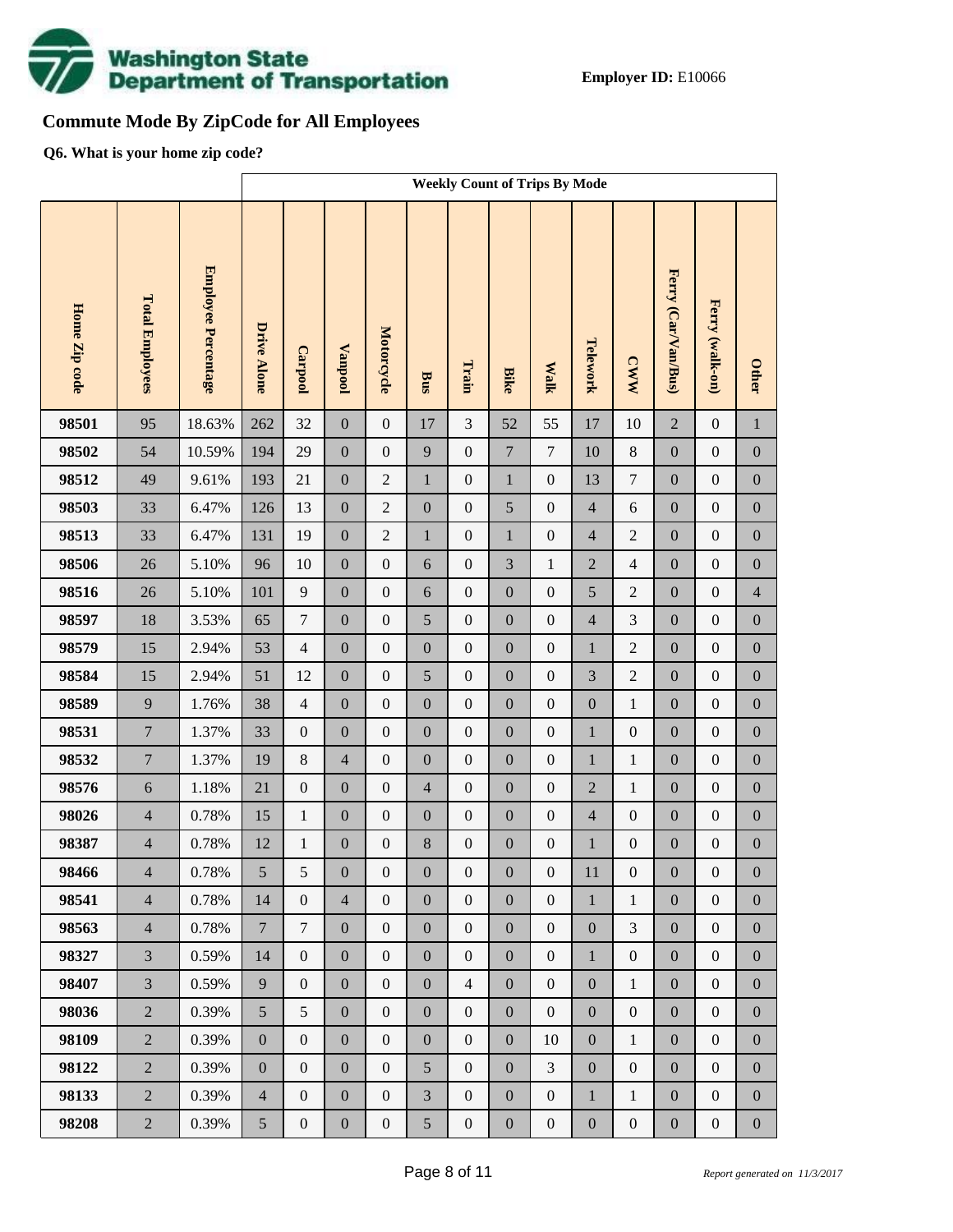

|               |                        |                            |                  | <b>Weekly Count of Trips By Mode</b> |                  |                   |                  |                  |                  |                  |                  |                  |                     |                  |                  |
|---------------|------------------------|----------------------------|------------------|--------------------------------------|------------------|-------------------|------------------|------------------|------------------|------------------|------------------|------------------|---------------------|------------------|------------------|
| Home Zip code | <b>Total Employees</b> | <b>Employee Percentage</b> | Drive Alone      | <b>Carpool</b>                       | <b>Vanpool</b>   | <b>Motorcycle</b> | Bus              | Train            | <b>Bike</b>      | <b>Walk</b>      | Telework         | <b>CWW</b>       | Ferry (Car/Van/Bus) | Ferry (walk-on)  | <b>Other</b>     |
| 98335         | $\overline{2}$         | 0.39%                      | $\,8\,$          | $\boldsymbol{0}$                     | $\boldsymbol{0}$ | $\boldsymbol{0}$  | $\boldsymbol{0}$ | $\boldsymbol{0}$ | $\boldsymbol{0}$ | $\boldsymbol{0}$ | $\boldsymbol{0}$ | $\boldsymbol{0}$ | $\boldsymbol{0}$    | $\boldsymbol{0}$ | $\boldsymbol{0}$ |
| 98374         | $\sqrt{2}$             | 0.39%                      | $\sqrt{5}$       | $\boldsymbol{0}$                     | $\boldsymbol{0}$ | $\boldsymbol{0}$  | $\overline{4}$   | $\boldsymbol{0}$ | $\boldsymbol{0}$ | $\boldsymbol{0}$ | $\boldsymbol{0}$ | $\,1$            | $\boldsymbol{0}$    | $\boldsymbol{0}$ | $\boldsymbol{0}$ |
| 98422         | $\sqrt{2}$             | 0.39%                      | $\mathbf{1}$     | $\boldsymbol{0}$                     | $\mathfrak{Z}$   | $\boldsymbol{0}$  | $\mathfrak{S}$   | $\boldsymbol{0}$ | $\boldsymbol{0}$ | $\boldsymbol{0}$ | $\boldsymbol{0}$ | $\boldsymbol{0}$ | $\boldsymbol{0}$    | $\boldsymbol{0}$ | $\boldsymbol{0}$ |
| 98465         | $\sqrt{2}$             | 0.39%                      | $\sqrt{6}$       | $\boldsymbol{0}$                     | $\boldsymbol{0}$ | $\boldsymbol{0}$  | $\overline{4}$   | $\boldsymbol{0}$ | $\boldsymbol{0}$ | $\boldsymbol{0}$ | $\boldsymbol{0}$ | $\boldsymbol{0}$ | $\boldsymbol{0}$    | $\boldsymbol{0}$ | $\boldsymbol{0}$ |
| 98498         | $\sqrt{2}$             | 0.39%                      | $\overline{4}$   | $\boldsymbol{0}$                     | $\boldsymbol{0}$ | $\boldsymbol{0}$  | $\mathfrak{S}$   | $\boldsymbol{0}$ | $\boldsymbol{0}$ | $\boldsymbol{0}$ | $\boldsymbol{0}$ | $\boldsymbol{0}$ | $\boldsymbol{0}$    | $\boldsymbol{0}$ | $\boldsymbol{0}$ |
| 98499         | $\overline{2}$         | 0.39%                      | $\,8\,$          | $\boldsymbol{0}$                     | $\boldsymbol{0}$ | $\boldsymbol{0}$  | $\boldsymbol{0}$ | $\boldsymbol{0}$ | $\boldsymbol{0}$ | $\boldsymbol{0}$ | $\boldsymbol{0}$ | $\boldsymbol{0}$ | $\boldsymbol{0}$    | $\boldsymbol{0}$ | $\boldsymbol{0}$ |
| 98504         | $\sqrt{2}$             | 0.39%                      | $\boldsymbol{0}$ | $\mathfrak s$                        | $\boldsymbol{0}$ | $\boldsymbol{0}$  | $\boldsymbol{0}$ | $\boldsymbol{0}$ | $\boldsymbol{0}$ | $\mathfrak s$    | $\boldsymbol{0}$ | $\boldsymbol{0}$ | $\boldsymbol{0}$    | $\boldsymbol{0}$ | $\boldsymbol{0}$ |
| 98537         | $\sqrt{2}$             | 0.39%                      | 10               | $\boldsymbol{0}$                     | $\boldsymbol{0}$ | $\boldsymbol{0}$  | $\boldsymbol{0}$ | $\boldsymbol{0}$ | $\boldsymbol{0}$ | $\boldsymbol{0}$ | $\boldsymbol{0}$ | $\boldsymbol{0}$ | $\boldsymbol{0}$    | $\boldsymbol{0}$ | $\boldsymbol{0}$ |
| 98557         | $\overline{2}$         | 0.39%                      | $\sqrt{6}$       | $\boldsymbol{0}$                     | $\overline{4}$   | $\boldsymbol{0}$  | $\boldsymbol{0}$ | $\boldsymbol{0}$ | $\boldsymbol{0}$ | $\boldsymbol{0}$ | $\boldsymbol{0}$ | $\boldsymbol{0}$ | $\boldsymbol{0}$    | $\boldsymbol{0}$ | $\boldsymbol{0}$ |
| 98568         | $\sqrt{2}$             | 0.39%                      | $\,8\,$          | $\boldsymbol{0}$                     | $\boldsymbol{0}$ | $\boldsymbol{0}$  | $\boldsymbol{0}$ | $\boldsymbol{0}$ | $\boldsymbol{0}$ | $\boldsymbol{0}$ | $\boldsymbol{0}$ | $\boldsymbol{0}$ | $\boldsymbol{0}$    | $\boldsymbol{0}$ | $\boldsymbol{0}$ |
| 98592         | $\overline{2}$         | 0.39%                      | $\sqrt{5}$       | $\boldsymbol{0}$                     | $\mathfrak{Z}$   | $\boldsymbol{0}$  | $\boldsymbol{0}$ | $\boldsymbol{0}$ | $\boldsymbol{0}$ | $\boldsymbol{0}$ | $\boldsymbol{0}$ | $\sqrt{2}$       | $\boldsymbol{0}$    | $\boldsymbol{0}$ | $\boldsymbol{0}$ |
| 98682         | $\sqrt{2}$             | 0.39%                      | $\overline{9}$   | $\boldsymbol{0}$                     | $\boldsymbol{0}$ | $\boldsymbol{0}$  | $\boldsymbol{0}$ | $\boldsymbol{0}$ | $\boldsymbol{0}$ | $\boldsymbol{0}$ | $\mathbf 1$      | $\boldsymbol{0}$ | $\boldsymbol{0}$    | $\boldsymbol{0}$ | $\boldsymbol{0}$ |
|               | $\mathbf 1$            | 0.20%                      | $\sqrt{5}$       | $\boldsymbol{0}$                     | $\boldsymbol{0}$ | $\boldsymbol{0}$  | $\boldsymbol{0}$ | $\boldsymbol{0}$ | $\boldsymbol{0}$ | $\boldsymbol{0}$ | $\boldsymbol{0}$ | $\,1$            | $\boldsymbol{0}$    | $\boldsymbol{0}$ | $\boldsymbol{0}$ |
| 97222         | $\,1$                  | 0.20%                      | $\overline{7}$   | $\boldsymbol{0}$                     | $\boldsymbol{0}$ | $\boldsymbol{0}$  | $\boldsymbol{0}$ | $\boldsymbol{0}$ | $\boldsymbol{0}$ | $\boldsymbol{0}$ | $\boldsymbol{0}$ | $\boldsymbol{0}$ | $\boldsymbol{0}$    | $\boldsymbol{0}$ | $\boldsymbol{0}$ |
| 98007         | $\,1$                  | 0.20%                      | $\boldsymbol{0}$ | $\boldsymbol{0}$                     | $\boldsymbol{0}$ | $\boldsymbol{0}$  | $\mathfrak{S}$   | $\boldsymbol{0}$ | $\boldsymbol{0}$ | $\boldsymbol{0}$ | $\boldsymbol{0}$ | $\boldsymbol{0}$ | $\boldsymbol{0}$    | $\boldsymbol{0}$ | $\boldsymbol{0}$ |
| 98008         | $\,1$                  | 0.20%                      | $\boldsymbol{0}$ | $\boldsymbol{0}$                     | $\boldsymbol{0}$ | $\boldsymbol{0}$  | $\mathfrak{Z}$   | $\boldsymbol{0}$ | $\sqrt{2}$       | $\boldsymbol{0}$ | $\boldsymbol{0}$ | $\boldsymbol{0}$ | $\boldsymbol{0}$    | $\boldsymbol{0}$ | $\boldsymbol{0}$ |
| 98022         | $\mathbf{1}$           | 0.20%                      | $\,1$            | $\mathbf{1}$                         | $\boldsymbol{0}$ | $\boldsymbol{0}$  | $\boldsymbol{0}$ | 1                | $\boldsymbol{0}$ | $\boldsymbol{0}$ | $\boldsymbol{0}$ | $\mathbf{1}$     | $\boldsymbol{0}$    | $\boldsymbol{0}$ | $\boldsymbol{0}$ |
| 98023         | $\mathbf{1}$           | 0.20%                      | 5                | $\overline{0}$                       | $\overline{0}$   | $\overline{0}$    | $\mathbf{0}$     | $\boldsymbol{0}$ | $\mathbf{0}$     | $\boldsymbol{0}$ | $\mathbf{0}$     | $\boldsymbol{0}$ | $\theta$            | $\mathbf{0}$     | $\mathbf{0}$     |
| 98027         | $\mathbf{1}$           | 0.20%                      | $\mathbf{1}$     | $\mathbf{1}$                         | $\boldsymbol{0}$ | $\boldsymbol{0}$  | $\mathbf 1$      | $\boldsymbol{0}$ | $\mathbf{1}$     | $\boldsymbol{0}$ | $\mathbf{1}$     | $\boldsymbol{0}$ | $\boldsymbol{0}$    | $\boldsymbol{0}$ | $\overline{0}$   |
| 98037         | $\mathbf{1}$           | 0.20%                      | $\mathbf{0}$     | $\boldsymbol{0}$                     | $\boldsymbol{0}$ | $\mathbf{0}$      | $\overline{4}$   | $\boldsymbol{0}$ | $\mathbf{0}$     | $\overline{0}$   | $\boldsymbol{0}$ | $\mathbf{0}$     | $\boldsymbol{0}$    | $\mathbf{0}$     | $\boldsymbol{0}$ |
| 98043         | $\mathbf{1}$           | 0.20%                      | $\overline{4}$   | $\boldsymbol{0}$                     | $\boldsymbol{0}$ | $\boldsymbol{0}$  | $\boldsymbol{0}$ | $\boldsymbol{0}$ | $\boldsymbol{0}$ | $\boldsymbol{0}$ | $\mathbf{1}$     | $\boldsymbol{0}$ | $\boldsymbol{0}$    | $\boldsymbol{0}$ | $\boldsymbol{0}$ |
| 98052         | $\mathbf{1}$           | 0.20%                      | $\mathbf{0}$     | $\boldsymbol{0}$                     | $\boldsymbol{0}$ | $\mathbf{0}$      | $\sqrt{5}$       | $\boldsymbol{0}$ | $\mathbf{0}$     | $\mathbf{0}$     | $\mathbf{0}$     | $\mathbf{0}$     | $\boldsymbol{0}$    | $\mathbf{0}$     | $\boldsymbol{0}$ |
| 98056         | $\mathbf{1}$           | 0.20%                      | $\mathbf{0}$     | $\boldsymbol{0}$                     | 5                | $\boldsymbol{0}$  | $\boldsymbol{0}$ | $\boldsymbol{0}$ | $\boldsymbol{0}$ | $\boldsymbol{0}$ | $\boldsymbol{0}$ | $\boldsymbol{0}$ | $\boldsymbol{0}$    | $\boldsymbol{0}$ | $\boldsymbol{0}$ |
| 98112         | $\mathbf{1}$           | 0.20%                      | $\mathbf{0}$     | $\boldsymbol{0}$                     | $\boldsymbol{0}$ | $\boldsymbol{0}$  | $\boldsymbol{0}$ | $\boldsymbol{0}$ | $\mathbf{1}$     | $\mathbf{0}$     | 3                | $\mathbf{0}$     | $\boldsymbol{0}$    | $\mathbf{0}$     | $\boldsymbol{0}$ |
| 98115         | $\mathbf{1}$           | 0.20%                      | $\mathbf{0}$     | $\boldsymbol{0}$                     | $\boldsymbol{0}$ | $\boldsymbol{0}$  | $\overline{c}$   | $\boldsymbol{0}$ | $\boldsymbol{0}$ | $\boldsymbol{0}$ | $\boldsymbol{0}$ | $\boldsymbol{0}$ | $\boldsymbol{0}$    | $\boldsymbol{0}$ | $\boldsymbol{0}$ |
| 98119         | $\mathbf{1}$           | 0.20%                      | $\mathbf{0}$     | $\boldsymbol{0}$                     | $\overline{4}$   | $\mathbf{0}$      | $\boldsymbol{0}$ | $\boldsymbol{0}$ | $\mathbf{0}$     | $\boldsymbol{0}$ | $\mathbf{0}$     | $\mathbf{0}$     | $\boldsymbol{0}$    | $\mathbf{0}$     | $\mathbf{0}$     |
| 98146         | $\mathbf{1}$           | 0.20%                      | $\mathfrak{S}$   | $\boldsymbol{0}$                     | $\boldsymbol{0}$ | $\boldsymbol{0}$  | $\boldsymbol{0}$ | $\boldsymbol{0}$ | $\boldsymbol{0}$ | $\boldsymbol{0}$ | $\boldsymbol{0}$ | $\boldsymbol{0}$ | $\boldsymbol{0}$    | $\boldsymbol{0}$ | $\boldsymbol{0}$ |
| 98155         | $\mathbf{1}$           | 0.20%                      | 3                | $\boldsymbol{0}$                     | $\boldsymbol{0}$ | $\boldsymbol{0}$  | $\boldsymbol{0}$ | $\boldsymbol{0}$ | $\boldsymbol{0}$ | $\boldsymbol{0}$ | $\boldsymbol{0}$ | $\boldsymbol{0}$ | $\mathbf{1}$        | $\boldsymbol{0}$ | $\boldsymbol{0}$ |
| 98166         | $\,1$                  | 0.20%                      | $\overline{4}$   | $\boldsymbol{0}$                     | $\boldsymbol{0}$ | $\boldsymbol{0}$  | $\boldsymbol{0}$ | $\boldsymbol{0}$ | $\boldsymbol{0}$ | $\boldsymbol{0}$ | $\boldsymbol{0}$ | $\mathbf{1}$     | $\boldsymbol{0}$    | $\boldsymbol{0}$ | $\boldsymbol{0}$ |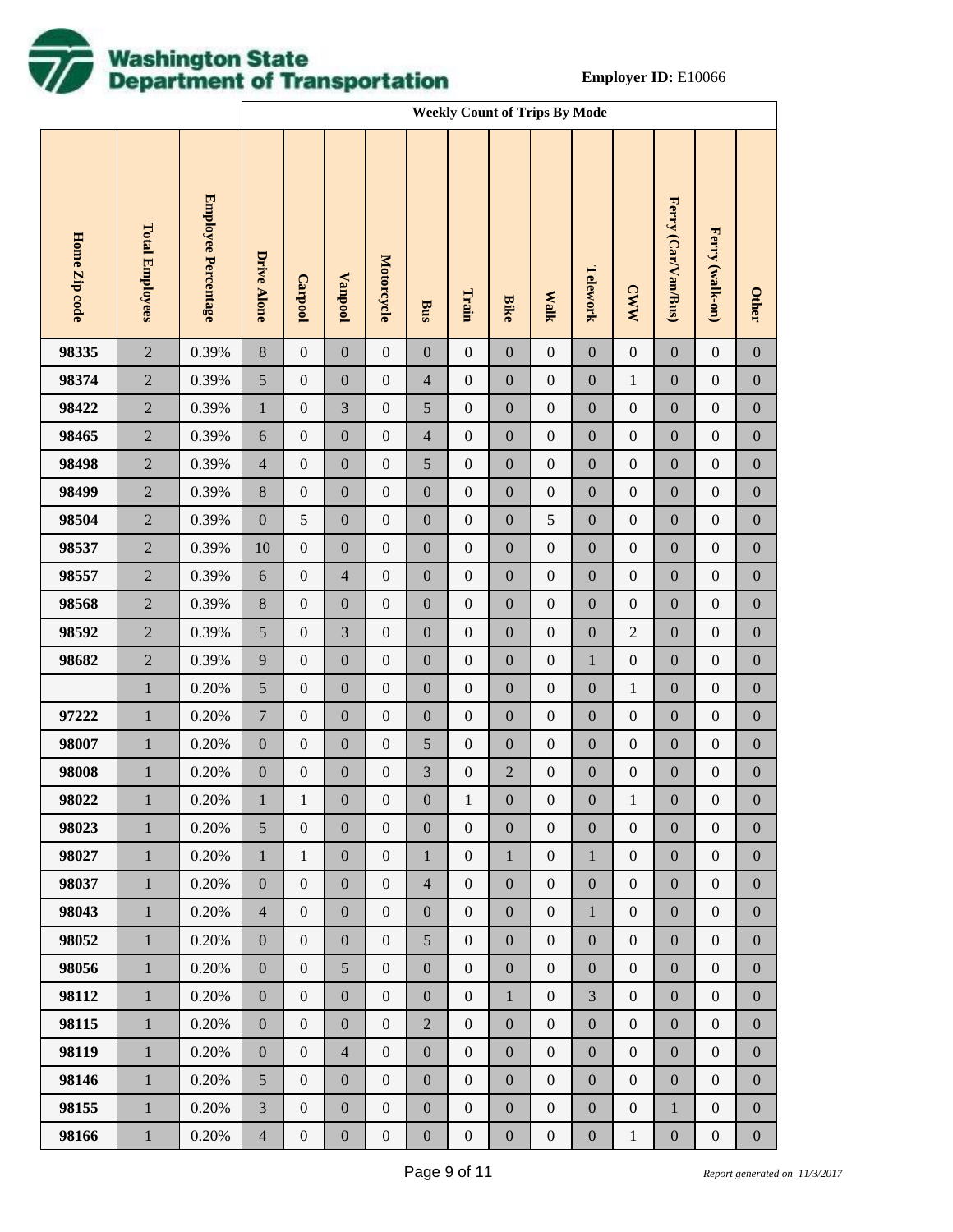

|               |                        |                            |                             | <b>Weekly Count of Trips By Mode</b> |                  |                   |                  |                  |                  |                  |                          |                  |                     |                  |                  |
|---------------|------------------------|----------------------------|-----------------------------|--------------------------------------|------------------|-------------------|------------------|------------------|------------------|------------------|--------------------------|------------------|---------------------|------------------|------------------|
| Home Zip code | <b>Total Employees</b> | <b>Employee Percentage</b> | Drive Alone                 | <b>Carpool</b>                       | <b>Vanpool</b>   | <b>Motorcycle</b> | Bus              | Train            | <b>Bike</b>      | <b>Walk</b>      | Telework                 | <b>CWW</b>       | Ferry (Car/Van/Bus) | Ferry (walk-on)  | <b>Other</b>     |
| 98223         | $\,1\,$                | 0.20%                      | $\boldsymbol{0}$            | $\boldsymbol{0}$                     | $\boldsymbol{0}$ | $\boldsymbol{0}$  | $\mathbf{0}$     | $\overline{4}$   | $\boldsymbol{0}$ | $\boldsymbol{0}$ | $\boldsymbol{0}$         | $\,1$            | $\boldsymbol{0}$    | $\boldsymbol{0}$ | $\boldsymbol{0}$ |
| 98229         | $\mathbf 1$            | 0.20%                      | $\boldsymbol{0}$            | $\boldsymbol{0}$                     | $\boldsymbol{0}$ | $\boldsymbol{0}$  | $\boldsymbol{0}$ | $\boldsymbol{0}$ | $\boldsymbol{0}$ | $\boldsymbol{0}$ | $\overline{\mathcal{L}}$ | $\boldsymbol{0}$ | $\boldsymbol{0}$    | $\boldsymbol{0}$ | $\boldsymbol{0}$ |
| 98258         | $\mathbf 1$            | 0.20%                      | $\boldsymbol{0}$            | $\overline{4}$                       | $\boldsymbol{0}$ | $\boldsymbol{0}$  | $\boldsymbol{0}$ | $\boldsymbol{0}$ | $\boldsymbol{0}$ | $\boldsymbol{0}$ | $\boldsymbol{0}$         | $\boldsymbol{0}$ | $\boldsymbol{0}$    | $\boldsymbol{0}$ | $\boldsymbol{0}$ |
| 98292         | $\,1$                  | 0.20%                      | $\sqrt{5}$                  | $\boldsymbol{0}$                     | $\boldsymbol{0}$ | $\boldsymbol{0}$  | $\boldsymbol{0}$ | $\boldsymbol{0}$ | $\boldsymbol{0}$ | $\boldsymbol{0}$ | $\boldsymbol{0}$         | $\boldsymbol{0}$ | $\boldsymbol{0}$    | $\boldsymbol{0}$ | $\boldsymbol{0}$ |
| 98321         | $\mathbf 1$            | 0.20%                      | $\overline{4}$              | $\boldsymbol{0}$                     | $\boldsymbol{0}$ | $\boldsymbol{0}$  | $\boldsymbol{0}$ | $\boldsymbol{0}$ | $\boldsymbol{0}$ | $\boldsymbol{0}$ | $\boldsymbol{0}$         | $\boldsymbol{0}$ | $\boldsymbol{0}$    | $\boldsymbol{0}$ | $\boldsymbol{0}$ |
| 98338         | $\,1$                  | 0.20%                      | $\sqrt{5}$                  | $\boldsymbol{0}$                     | $\boldsymbol{0}$ | $\boldsymbol{0}$  | $\boldsymbol{0}$ | $\boldsymbol{0}$ | $\boldsymbol{0}$ | $\boldsymbol{0}$ | $\boldsymbol{0}$         | $\boldsymbol{0}$ | $\boldsymbol{0}$    | $\boldsymbol{0}$ | $\boldsymbol{0}$ |
| 98354         | $\mathbf 1$            | 0.20%                      | $\sqrt{5}$                  | $\boldsymbol{0}$                     | $\boldsymbol{0}$ | $\boldsymbol{0}$  | $\boldsymbol{0}$ | $\boldsymbol{0}$ | $\boldsymbol{0}$ | $\boldsymbol{0}$ | $\boldsymbol{0}$         | $\boldsymbol{0}$ | $\boldsymbol{0}$    | $\boldsymbol{0}$ | $\boldsymbol{0}$ |
| 98359         | $\,1$                  | 0.20%                      | $\ensuremath{\mathfrak{Z}}$ | $\boldsymbol{0}$                     | $\boldsymbol{0}$ | $\boldsymbol{0}$  | $\boldsymbol{0}$ | $\boldsymbol{0}$ | $\boldsymbol{0}$ | $\boldsymbol{0}$ | $\overline{2}$           | $\boldsymbol{0}$ | $\boldsymbol{0}$    | $\boldsymbol{0}$ | $\boldsymbol{0}$ |
| 98367         | $\mathbf 1$            | 0.20%                      | $\sqrt{2}$                  | $\boldsymbol{0}$                     | $\boldsymbol{0}$ | $\boldsymbol{0}$  | $\boldsymbol{0}$ | $\boldsymbol{0}$ | $\boldsymbol{0}$ | $\boldsymbol{0}$ | $\sqrt{2}$               | $\boldsymbol{0}$ | $\boldsymbol{0}$    | $\mathbf{1}$     | $\boldsymbol{0}$ |
| 98373         | $\,1$                  | 0.20%                      | $\boldsymbol{0}$            | $\boldsymbol{0}$                     | $\boldsymbol{0}$ | $\boldsymbol{0}$  | $\mathfrak{S}$   | $\boldsymbol{0}$ | $\boldsymbol{0}$ | $\boldsymbol{0}$ | $\boldsymbol{0}$         | $\boldsymbol{0}$ | $\boldsymbol{0}$    | $\boldsymbol{0}$ | $\boldsymbol{0}$ |
| 98375         | $\mathbf 1$            | 0.20%                      | $\sqrt{5}$                  | $\boldsymbol{0}$                     | $\boldsymbol{0}$ | $\boldsymbol{0}$  | $\boldsymbol{0}$ | $\boldsymbol{0}$ | $\boldsymbol{0}$ | $\boldsymbol{0}$ | $\boldsymbol{0}$         | $\boldsymbol{0}$ | $\boldsymbol{0}$    | $\boldsymbol{0}$ | $\boldsymbol{0}$ |
| 98380         | $\mathbf 1$            | 0.20%                      | $\mathbf{1}$                | $\boldsymbol{0}$                     | $\boldsymbol{0}$ | $\boldsymbol{0}$  | $\boldsymbol{0}$ | $\boldsymbol{0}$ | $\boldsymbol{0}$ | $\boldsymbol{0}$ | $\mathbf 1$              | $\mathbf{1}$     | $\sqrt{2}$          | $\boldsymbol{0}$ | $\boldsymbol{0}$ |
| 98382         | $\mathbf 1$            | 0.20%                      | $\sqrt{2}$                  | $\boldsymbol{0}$                     | $\boldsymbol{0}$ | $\boldsymbol{0}$  | $\boldsymbol{0}$ | $\boldsymbol{0}$ | $\boldsymbol{0}$ | $\boldsymbol{0}$ | 3                        | $\boldsymbol{0}$ | $\boldsymbol{0}$    | $\boldsymbol{0}$ | $\boldsymbol{0}$ |
| 98383         | $\mathbf 1$            | 0.20%                      | $\overline{4}$              | $\boldsymbol{0}$                     | $\boldsymbol{0}$ | $\boldsymbol{0}$  | $\boldsymbol{0}$ | $\boldsymbol{0}$ | $\boldsymbol{0}$ | $\boldsymbol{0}$ | $\mathbf 1$              | $\boldsymbol{0}$ | $\boldsymbol{0}$    | $\boldsymbol{0}$ | $\boldsymbol{0}$ |
| 98388         | $\mathbf 1$            | 0.20%                      | $\overline{4}$              | $\boldsymbol{0}$                     | $\boldsymbol{0}$ | $\boldsymbol{0}$  | $\boldsymbol{0}$ | $\boldsymbol{0}$ | $\boldsymbol{0}$ | $\boldsymbol{0}$ | $\,1$                    | $\boldsymbol{0}$ | $\boldsymbol{0}$    | $\boldsymbol{0}$ | $\boldsymbol{0}$ |
| 98405         | $\,1$                  | 0.20%                      | $\sqrt{5}$                  | $\boldsymbol{0}$                     | $\boldsymbol{0}$ | $\boldsymbol{0}$  | $\boldsymbol{0}$ | $\boldsymbol{0}$ | $\boldsymbol{0}$ | $\boldsymbol{0}$ | $\boldsymbol{0}$         | $\boldsymbol{0}$ | $\boldsymbol{0}$    | $\boldsymbol{0}$ | $\boldsymbol{0}$ |
| 98408         | $\mathbf{1}$           | 0.20%                      | 5                           | $\boldsymbol{0}$                     | $\boldsymbol{0}$ | $\boldsymbol{0}$  | $\boldsymbol{0}$ | $\boldsymbol{0}$ | $\boldsymbol{0}$ | $\boldsymbol{0}$ | $\boldsymbol{0}$         | $\boldsymbol{0}$ | $\boldsymbol{0}$    | $\boldsymbol{0}$ | $\mathbf{0}$     |
| 98418         | $\mathbf{1}$           | 0.20%                      | $\mathbf{1}$                | $\overline{0}$                       | 3                | $\mathbf{0}$      | $\mathbf{0}$     | $\boldsymbol{0}$ | $\mathbf{0}$     | $\boldsymbol{0}$ | $\mathbf{0}$             | $\mathbf{1}$     | $\mathbf{0}$        | $\overline{0}$   | $\mathbf{0}$     |
| 98424         | $\mathbf{1}$           | 0.20%                      | $\overline{4}$              | $\boldsymbol{0}$                     | $\boldsymbol{0}$ | $\boldsymbol{0}$  | $\boldsymbol{0}$ | $\boldsymbol{0}$ | $\boldsymbol{0}$ | $\boldsymbol{0}$ | $\mathbf{1}$             | $\boldsymbol{0}$ | $\boldsymbol{0}$    | $\mathbf{0}$     | $\overline{0}$   |
| 98433         | $\mathbf{1}$           | 0.20%                      | 5 <sup>5</sup>              | $\boldsymbol{0}$                     | $\boldsymbol{0}$ | $\overline{0}$    | $\boldsymbol{0}$ | $\boldsymbol{0}$ | $\mathbf{0}$     | $\overline{0}$   | $\mathbf{0}$             | $\mathbf{0}$     | $\boldsymbol{0}$    | $\mathbf{0}$     | $\mathbf{0}$     |
| 98446         | $\mathbf{1}$           | 0.20%                      | $\mathbf{0}$                | $\mathbf{0}$                         | $\boldsymbol{0}$ | $\boldsymbol{0}$  | $\boldsymbol{0}$ | $\boldsymbol{0}$ | $\boldsymbol{0}$ | $\boldsymbol{0}$ | $\boldsymbol{0}$         | $\boldsymbol{0}$ | $\boldsymbol{0}$    | $\mathbf{0}$     | $\boldsymbol{0}$ |
| 98520         | $\mathbf{1}$           | 0.20%                      | 5 <sup>5</sup>              | $\boldsymbol{0}$                     | $\boldsymbol{0}$ | $\overline{0}$    | $\boldsymbol{0}$ | $\boldsymbol{0}$ | $\mathbf{0}$     | $\overline{0}$   | $\mathbf{0}$             | $\mathbf{0}$     | $\boldsymbol{0}$    | $\mathbf{0}$     | $\mathbf{0}$     |
| 98546         | $\mathbf{1}$           | 0.20%                      | $\overline{2}$              | $\mathbf{1}$                         | $\boldsymbol{0}$ | $\boldsymbol{0}$  | $\boldsymbol{0}$ | $\boldsymbol{0}$ | $\boldsymbol{0}$ | $\boldsymbol{0}$ | $\boldsymbol{0}$         | $\boldsymbol{0}$ | $\boldsymbol{0}$    | $\boldsymbol{0}$ | $\boldsymbol{0}$ |
| 98556         | $\mathbf{1}$           | 0.20%                      | $\overline{4}$              | $\boldsymbol{0}$                     | $\boldsymbol{0}$ | $\overline{0}$    | $\boldsymbol{0}$ | $\boldsymbol{0}$ | $\mathbf{0}$     | $\overline{0}$   | $\mathbf{0}$             | $\mathbf{1}$     | $\boldsymbol{0}$    | $\mathbf{0}$     | $\mathbf{0}$     |
| 98570         | $\mathbf{1}$           | 0.20%                      | $\overline{4}$              | $\boldsymbol{0}$                     | $\boldsymbol{0}$ | $\boldsymbol{0}$  | $\boldsymbol{0}$ | $\boldsymbol{0}$ | $\boldsymbol{0}$ | $\boldsymbol{0}$ | $\boldsymbol{0}$         | $\boldsymbol{0}$ | $\boldsymbol{0}$    | $\boldsymbol{0}$ | $\boldsymbol{0}$ |
| 98572         | $\mathbf{1}$           | 0.20%                      | $\mathfrak{S}$              | $\boldsymbol{0}$                     | $\boldsymbol{0}$ | $\overline{0}$    | $\boldsymbol{0}$ | $\boldsymbol{0}$ | $\mathbf{0}$     | $\overline{0}$   | $\mathbf{0}$             | $\boldsymbol{0}$ | $\boldsymbol{0}$    | $\mathbf{0}$     | $\mathbf{0}$     |
| 98580         | $\mathbf{1}$           | 0.20%                      | $\mathfrak{S}$              | $\mathbf{0}$                         | $\boldsymbol{0}$ | $\boldsymbol{0}$  | $\boldsymbol{0}$ | $\boldsymbol{0}$ | $\boldsymbol{0}$ | $\boldsymbol{0}$ | $\boldsymbol{0}$         | $\boldsymbol{0}$ | $\boldsymbol{0}$    | $\mathbf{0}$     | $\overline{0}$   |
| 98591         | $\mathbf{1}$           | 0.20%                      | $\mathbf{0}$                | $\boldsymbol{0}$                     | $\boldsymbol{0}$ | $\boldsymbol{0}$  | $\boldsymbol{0}$ | $\boldsymbol{0}$ | $\boldsymbol{0}$ | $\boldsymbol{0}$ | $\overline{4}$           | $\mathbf{1}$     | $\boldsymbol{0}$    | $\boldsymbol{0}$ | $\boldsymbol{0}$ |
| 98596         | $\,1$                  | 0.20%                      | $\mathfrak{S}$              | $\boldsymbol{0}$                     | $\boldsymbol{0}$ | $\boldsymbol{0}$  | $\boldsymbol{0}$ | $\boldsymbol{0}$ | $\boldsymbol{0}$ | $\boldsymbol{0}$ | $\boldsymbol{0}$         | $\boldsymbol{0}$ | $\boldsymbol{0}$    | $\boldsymbol{0}$ | $\boldsymbol{0}$ |